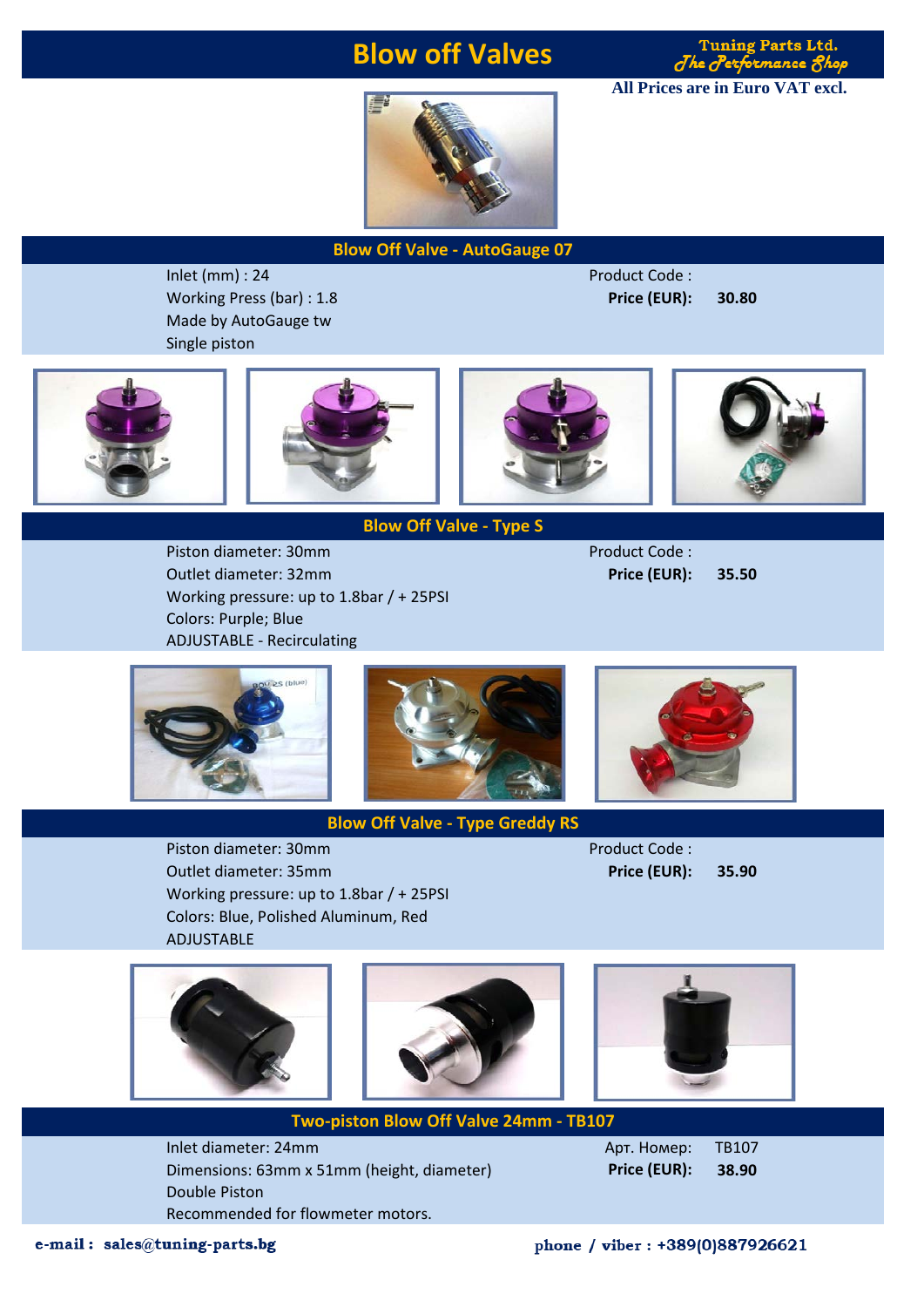# **Blow Off Valves**

**Tuning Parts Ltd.** The Performance 8hop

**All Prices are in Euro VAT excl.**









### **Blow Off Valve - SUBARU 01-05 IMPREZA WRX STI**

Working pressure: up to 1.8bar / +25 PSI Миллинген Арт. Номер: Piston diameter (mm / inch): 26 / 1.00 " **Price (EUR): 41.50** Outer diameter (mm / inch): 52 / 2.00 " Mounting bolt distance (mm): 105 It releases air into the atmosphere.





**Blow Off Valve - Model Vee Pro - 4518** 

Inlet diameter: 38mm Арт. Номер: 4518.00 Dimensions: 68mm x 56mm (height, diameter) **Price (EUR): 41.90** Blow Off Valve Model Vee Pro - 4518







#### **Blow Off Valve - 38mm FV**

**Blow Off Valve - Type SFRL**

Working pressure: up to 1.8bar / + 25PSI Арт. Номер: Colors: Red **Price (EUR): 42.30** ADJUSTABLE Set of gasket and mounting accessories.



Inlet pipe diameter: 46mm Арт. Номер: Working pressure: up to 1.8bar / +25 PSI **Price (EUR): 43.60** Material: Aluminum Color blue ADJUSTABLE

e-mail: sales@tuning-parts.bg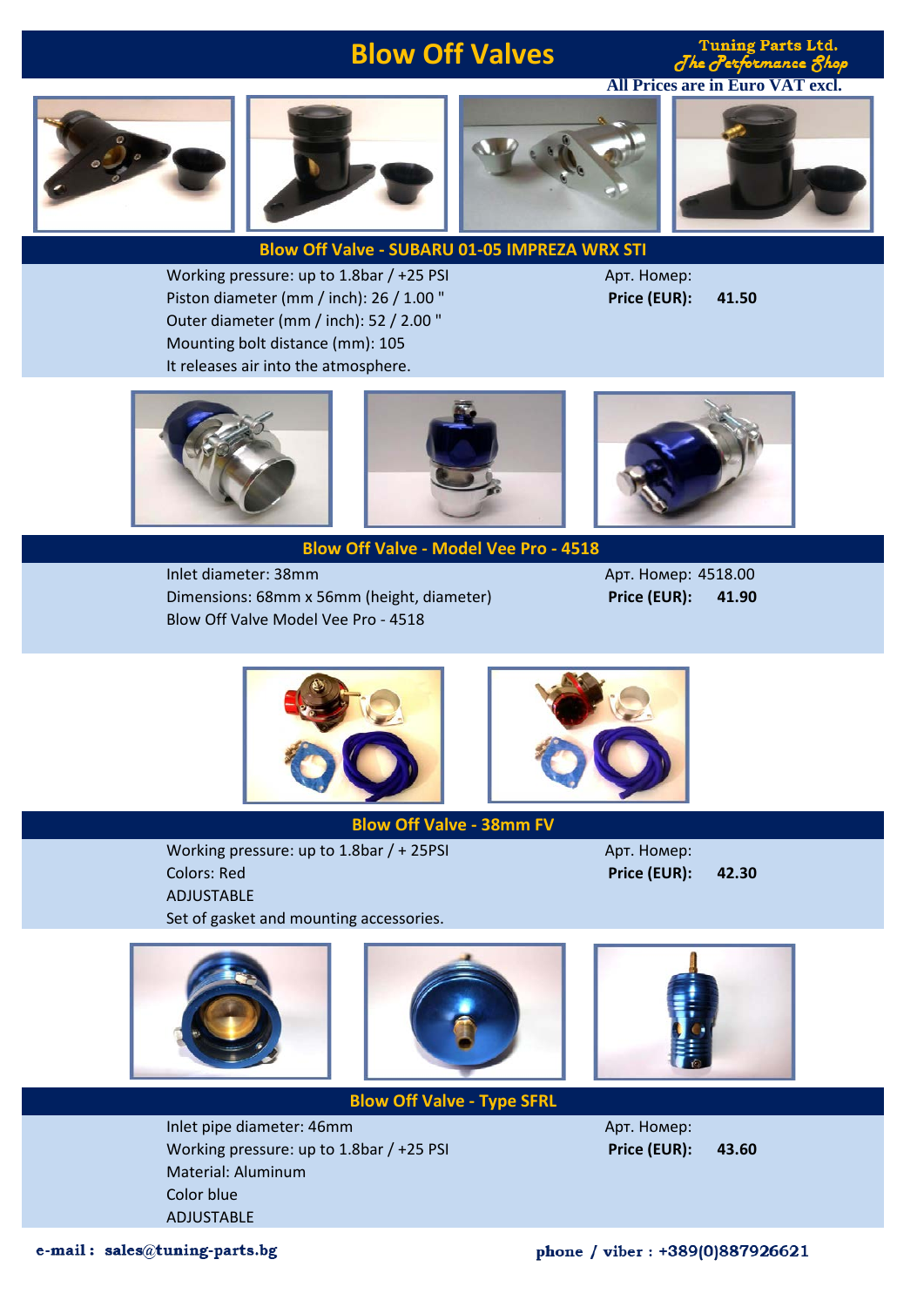# **Blow Off Valves**

**Tuning Parts Ltd.** The Performance Shop

**All Prices are in Euro VAT excl.**









**Blow Off Valve - Type SSQV - Adjustable**

Арт. Номер:

Working pressure: up to 1.8bar / +25 PSI? Material: Aluminum **Price (EUR): 43.60** Color : Black; Gray Hose or pipe mounting flange - OPTIONAL



**Blow Off Valve - Type BLITZ**

Piston diameter: 35mm **Арт. Номер:** Арт. Номер: Outlet diameter: 35mm **Price (EUR): 44.40** Working pressure: up to 1.8bar / + 25PSI ADJUSTABLE Filter kit, gasket and mounting accessories.



### **Blow Off Valve - GReddy RS**

Working pressure: up to 1.8bar / + 25PSI Арт. Номер: Colors: Black **Price (EUR): 50.00**

Set of gasket and mounting accessories Replica





**Blow Off Valve - Greddy RZ**

Working pressure: up to  $1.8$ bar  $/ + 25$ PSI  $\qquad \qquad$  Арт. Номер: ADJUSTABLE **Price (EUR): 50.40** Colors: Black Set of gasket and mounting accessories. Replica

e-mail: sales@tuning-parts.bg